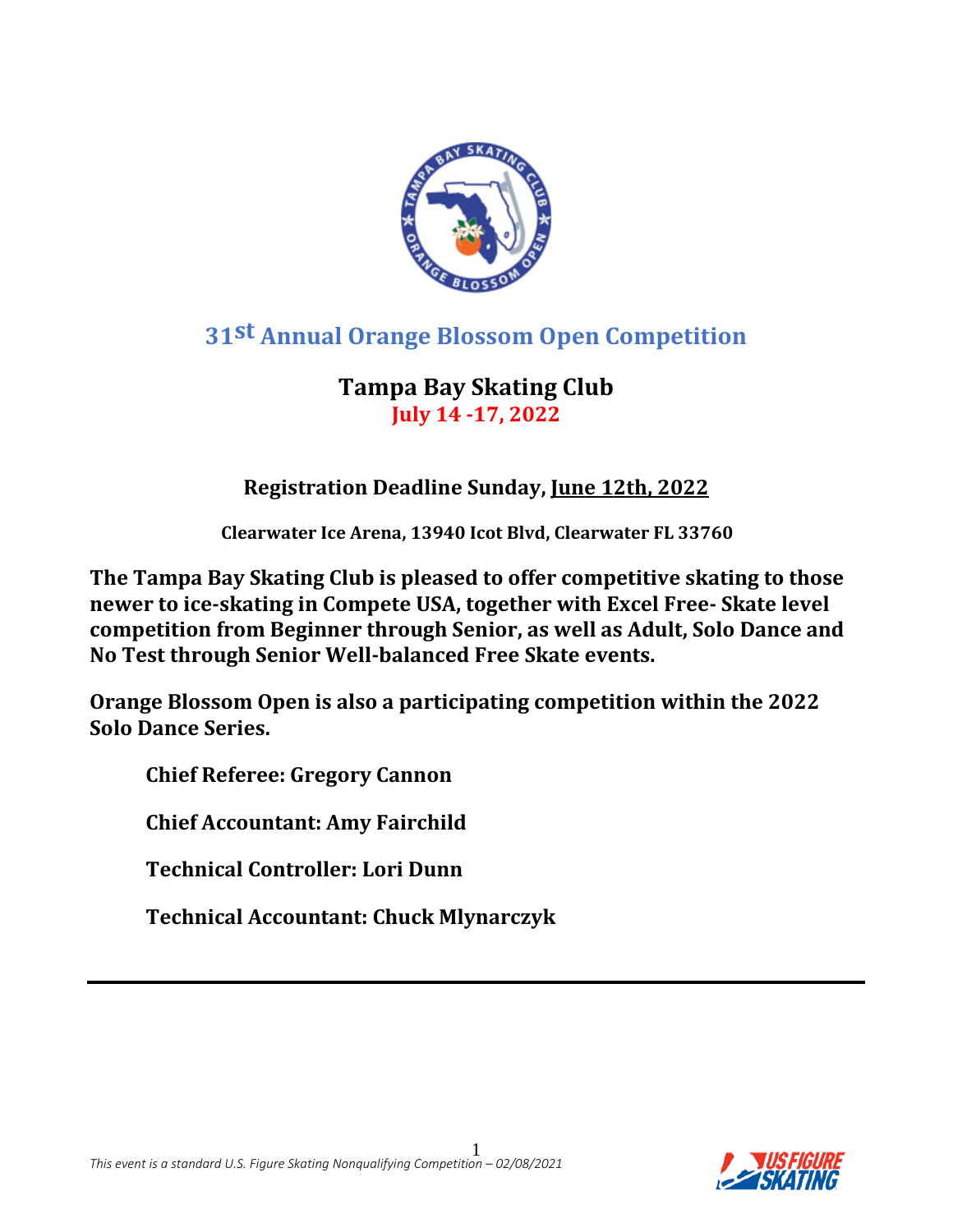The Orange Blossom Open will be conducted in accordance with the rules and regulations of U.S. Figure Skating, as set forth in the current rulebook, as well as any pertinent updates that have been posted on the U.S. Figure Skating website.

This competition is open to all eligible, restricted, reinstated or readmitted persons as defined by the Eligibility Rules, and who is currently registered as a member of a U.S. Figure Skating member club, a collegiate club or who is an individual member in accordance with the current rulebook. Please refer to the current rulebook for non-U.S. citizens.

#### **COVID-19 EVENT POLICIES:**

- As of March 15, 2022, and consistent with updated CDC guidance on mask use, face coverings are no longer required to be worn indoors at U.S. Figure Skating-sanctioned events or activity if your community levels are Low or Medium. We do encourage masks to be worn indoors if your community is in the High category based on the **[CDC](https://www.cdc.gov/coronavirus/2019-ncov/your-health/covid-by-county.html?CDC_AA_refVal=https%3A%2F%2Fwww.cdc.gov%2Fcoronavirus%2F2019-ncov%2Fscience%2Fcommunity-levels-county-map.html)  [Community Levels by County Map](https://www.cdc.gov/coronavirus/2019-ncov/your-health/covid-by-county.html?CDC_AA_refVal=https%3A%2F%2Fwww.cdc.gov%2Fcoronavirus%2F2019-ncov%2Fscience%2Fcommunity-levels-county-map.html)**

**Chaperones/Spectators**: Two chaperones/spectators per athlete will be permitted free of charge. U.S. Figure Skating requires that all athletes 17 and under be permitted ONE chaperone.

#### **U.S. Figure Skating Waivers are a requirement for ALL athletes.**

#### **Solo Dance Series**

The 2022 Orange Blossom Open is a participating competition within the 2022 Solo Dance Series.

**The solo pattern dance event, solo combined event and shadow dance events are being offered as part of the 2022 U.S. Figure Skating Solo Dance Series and will be conducted in accordance with the 2022 Solo Dance Series Handbook found at:**

[Solo Dance Series Handbook \(usfigureskating.org\)](https://www.usfigureskating.org/system/files/2022%20SDS%20Handbook.pdf)

**Please refer to the 2022 Solo Dance Series handbook for the current Series rules, levels and event requirements that will be in effect for this competition.**

**You do not need to be a registered participant in the 2022 Solo Dance Series to participate in these events: - Solo Pattern Dance, Solo Combined Dance (juvenile-Senior only) and Shadow Dance.**

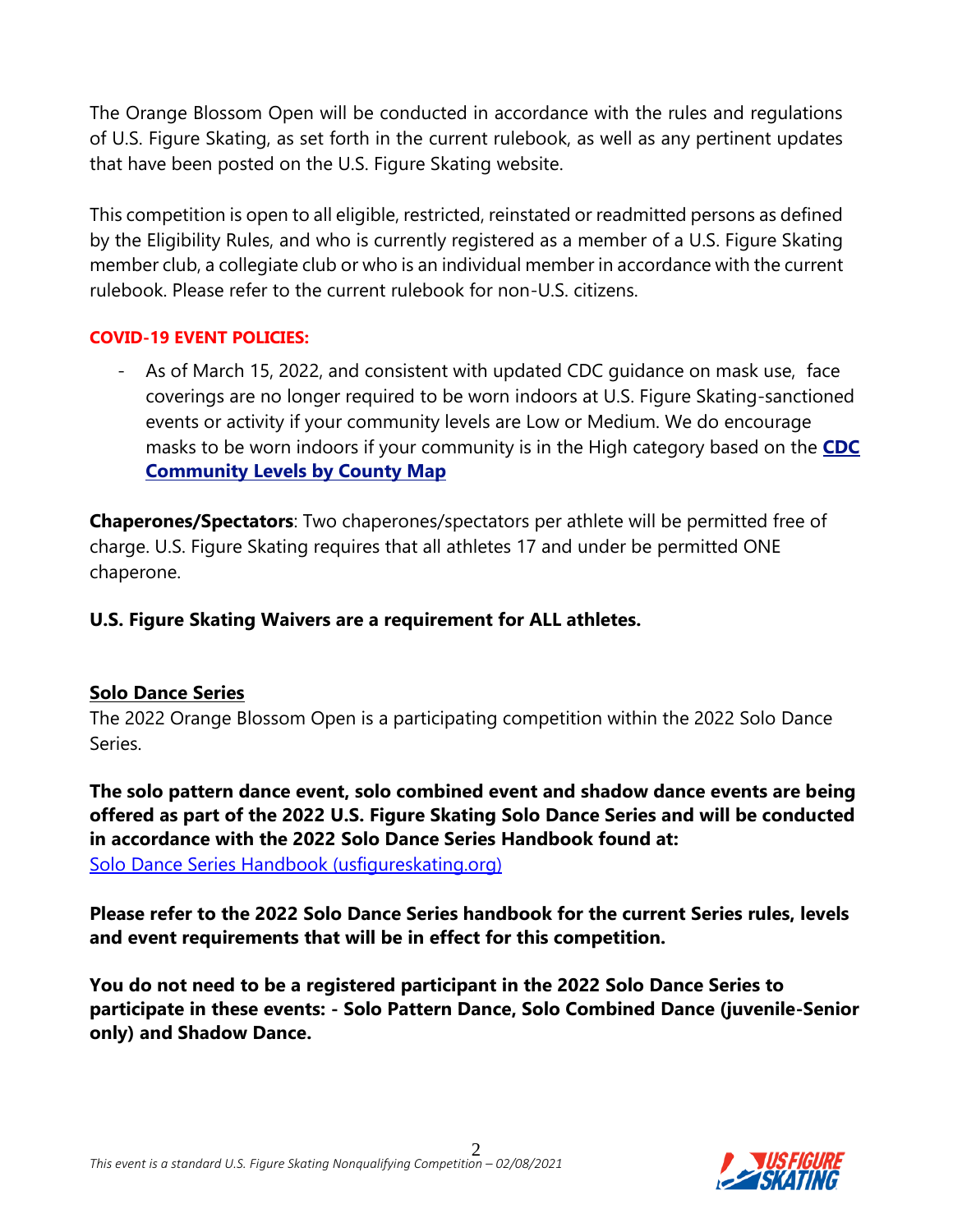#### **ELIGIBILITY/TEST LEVEL**:

Competition level is the highest test passed as of the entry deadline in the discipline the skater is entering. Entrants may **skate one level** above that for which they qualify, but may not skate down any event.

#### **Age restrictions/requirements for Well-balanced Juvenile and Open Juvenile and above have the following requirements:**

Juvenile: Girls – 12 years or younger; Boys – 13 years or younger Open Juvenile: Girls – 13 years or older; Boys – 14 years or older Intermediate must be under the age of 18 Adults must be 21 years or older

Skaters entering pre-juvenile and lower events will be divided as closely as possible by age should the number of entries warrant more than one group.

#### **The Local Organizing Committee (LOC) reserves the right to limit entries in each category and the right to combine, divide or cancel groups. There will be separate groups for girls and boys, where possible, at the discretion of the Chief Referee.**

#### **ADULT EVENTS:**

Age classes for all free skate, and showcase events:

- Young Adult: 18 years through 20 years
- Class I: 21 years through 35 years
- Class II: 36 years through 45 years
- Class III: 46 years through 55 years
- Class IV: 56 years through 65 years
- Class V: 66 years and older

Age classes for all solo free dance and solo pattern dance events:

- Young Adult/Class I/II: 18 years through 45 years
- Class III/IV/V: 46 years and older

All age classes may be divided or combined depending on the number of entries and at the discretion of the Chief Referee and/or the competition committee. Men and ladies will be combined through Adult - Bronze free skate events (based on the [Adult Competition Series](https://www.usfigureskating.org/skate/skating-opportunities/adult-skating)  [rules\),](https://www.usfigureskating.org/skate/skating-opportunities/adult-skating) and all levels of Solo Dance, Solo Free Dance, and Showcase events. Men and ladies will not be combined in adult silver and higher free skate events. Athletes in adult silver and higher free skate events with no competitor of the same gender in another age class will be offered the opportunity to skate an exhibition for first place, skate up to the next higher level (if this provides a competitor) or be issued a refund. The Chief Referee reserves the right to request proof of age.

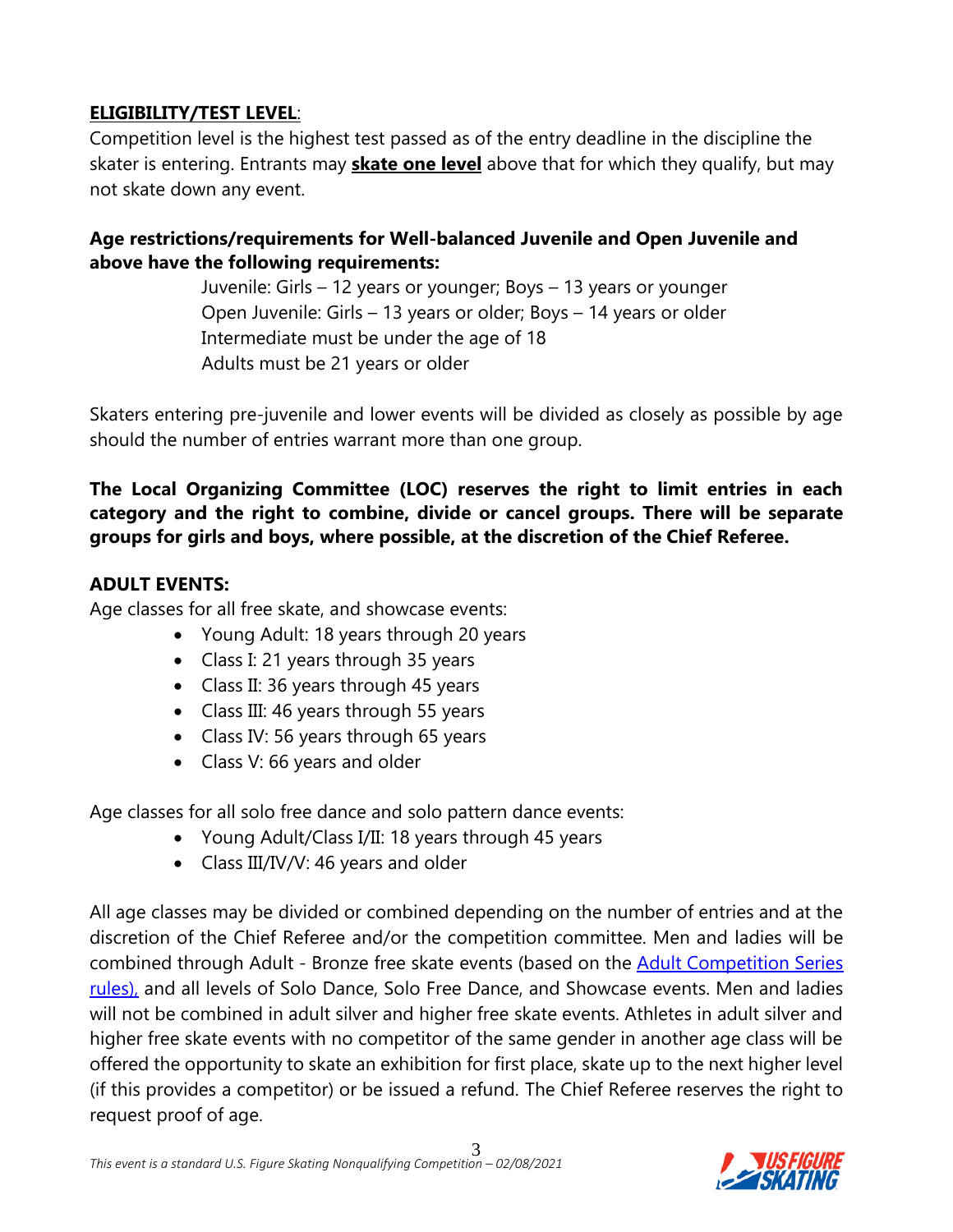#### **COMPETITION EMS REGISTRATION:**

**Deadline** for online entries, without late fees is no later than **11:59Pm EST June 12, 2022**

Entries will be accepted via [EMS](https://m.usfigureskating.org/competition/30386) with credit card only. Each transaction includes a 3% credit card fee.

- 1. Go to https://m.usfigureskating.org
- 2. Enter your U.S. Figure Skating or if Compete USA events are offered, your Learn to Skate USA member number and password
	- a. If you need assistance with your member number and password, contact Member Services at [memberservices@usfigureskating.org.](mailto:memberservices@usfigureskating.org)
- 3. Click EMS then "Competition Registration"
- 4. Choose "2022 Orange Blossom Open" from the list of nonqualifying competitions.

If you need assistance completing your registration, contact [productsupport@usfigureskating.org](mailto:productsupport@usfigureskating.org)

#### **Entries after June 12th, 2022 will be accepted with \$50.00 late fee. NO entries will be accepted after June 19th 11:59pm 2022. Notification of competition and practice ice times will be available through EMS.**

#### **FOREIGN SKATERS:**

Non-U.S. skaters intending to register for this competition must set up a non-member account prior to registering for the competition. This can be done by choosing the "Create Account (Non-Member)" option on the [Members Only](https://m.usfigureskating.org/account/login/) login page.

#### **PARTNERED EVENTS**:

Only one partner will complete registration for the team. During the registration process, you will be asked to identify your partner and verify their test information. **The registered partner will be responsible for managing all aspects of the competition for the team including music/PPC upload, practice ice sales, etc.**

#### **Mandatory Athletes:**

Athletes age 18+ as of the competition start date who will be competing on a team (i.e. dance, pairs, shadow dance etc.) with at least one minor athlete must complete SafeSport training.

Minor Athletes who turn 18 mid-seasons are encouraged to seek parental consent to take the online SafeSport training early to avoid any disruptions in their ability to participate as the training is required upon turning 18. The athlete will not be SafeSport compliant until they have completed the training and their Members Only portal reflects completion. Please email [Skatesafe@usfigureskating.org](mailto:Skatesafe@usfigureskating.org) for instructions or questions regarding parental consent.

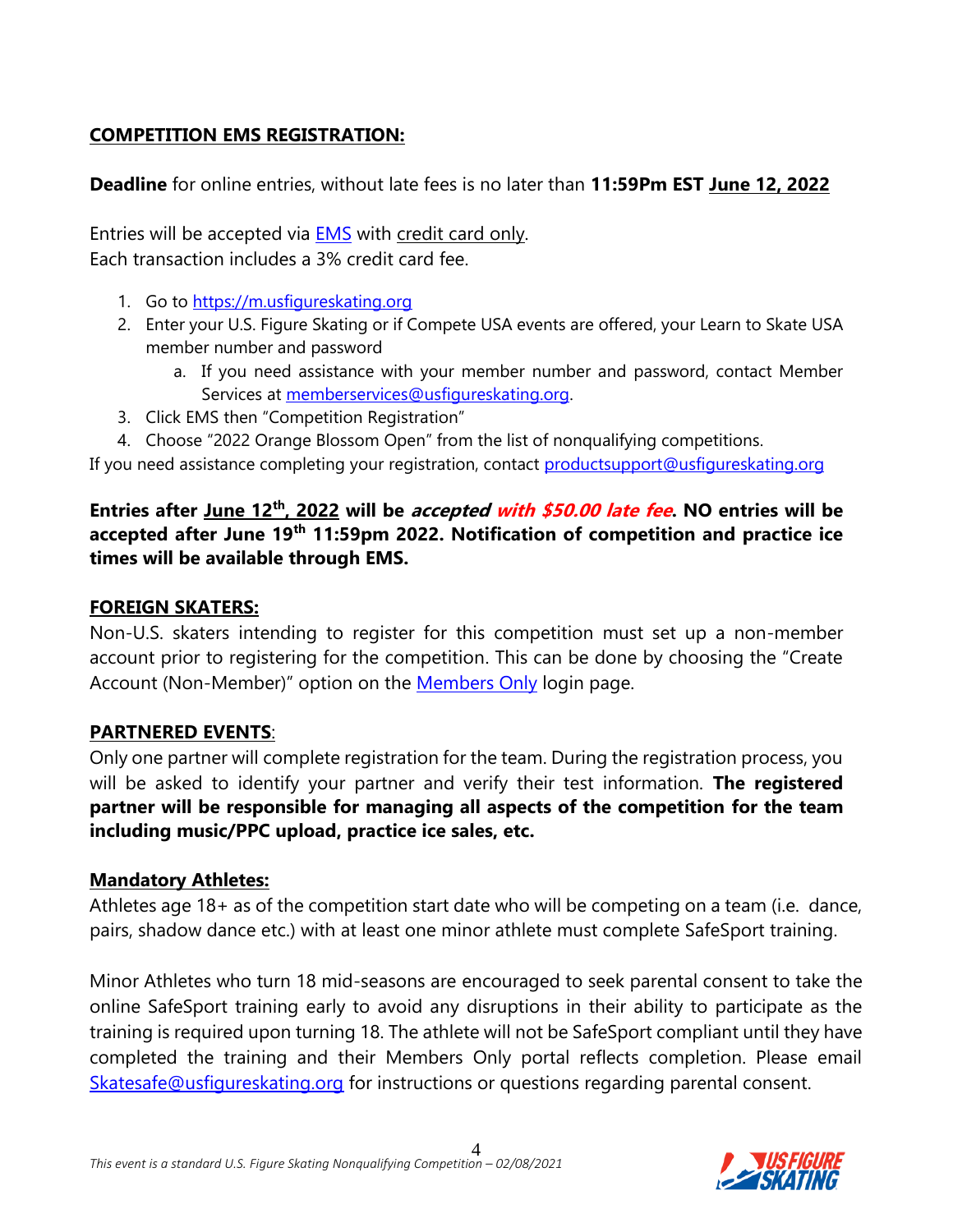#### **FACILITY**:

The competition will be held at **Clearwater Ice Arena, 13940 Icot Blvd, Clearwater FL 33760**. The Rink has twin surfaces – The competition and practice ice will be hosted on the Professional Rink (North Rink) only, which measures 85'X200'. It has rounded corners and hockey barriers, 4 locker/dressing rooms and 2 party rooms, along with a Varsity Room and a large upstairs space overlooking the ice surface. The Lightning Rink, which is closest to the entrance and snack bar area may be used for practice sessions if schedule cannot accommodate all sessions in the Pro Rink.

#### **Admission fee of \$5.00 per day will be charged for spectators age13+ (children 12 and under are free)**

**EVENT CHANGE FEE: PLEASE CHECK WITH YOUR COACH REGARDING YOUR PROPER LEVEL PRIOR TO REGISTRATION. Any requests for event/level changes (not due to LOC error) after registration has been received may be subject to a \$25 change fee.**

#### **No changes to the schedule will be allowed due to personal or family conflicts. No changes will be made after the entries are sent to the Chief Referee.**

**REFUND POLICY:** Entry fees will not be refunded after 12<sup>th</sup> June 2022 deadline for on time entries. All late entries, if accepted, are non-refundable unless no competition exists or the event is canceled. There will be no refunds for medical withdrawals. Payment of all fees will be required before the skater is allowed to participate on the practice ice or in any event.

#### **The LOC and Chief Referee reserve the right to limit entries and make logistical policy modifications, both on and off ice, in response to recommended health protocols, ice availability and scheduling needs. Any cancelled events will be fully refundable except for small processing fee.**

**SCHEDULE:** The competition event times and practice ice schedule **WILL NOT** be available prior to **June 25 th 2022.** Notification of competition and practice ice times will NOT be available by phone, mail or email.Competitors may be scheduled on any day or time during the announced dates of the competition. The competition and practice ice schedule will be available after the close of entries. All participants will be notified via email once available and is able to be viewed in the [EMS Competition Portal.](https://m.usfigureskating.org/competition/30386)

**[EMS Competition Portal](https://m.usfigureskating.org/competition/30386)** is accessible after login on members only. Skaters will be able to manage their Music and PPC, purchase of Practice Ice, viewing the Competition Schedule and updating coach information. Coaches can view their personal schedule, manage their skaters and listen to music or view entered PPC.

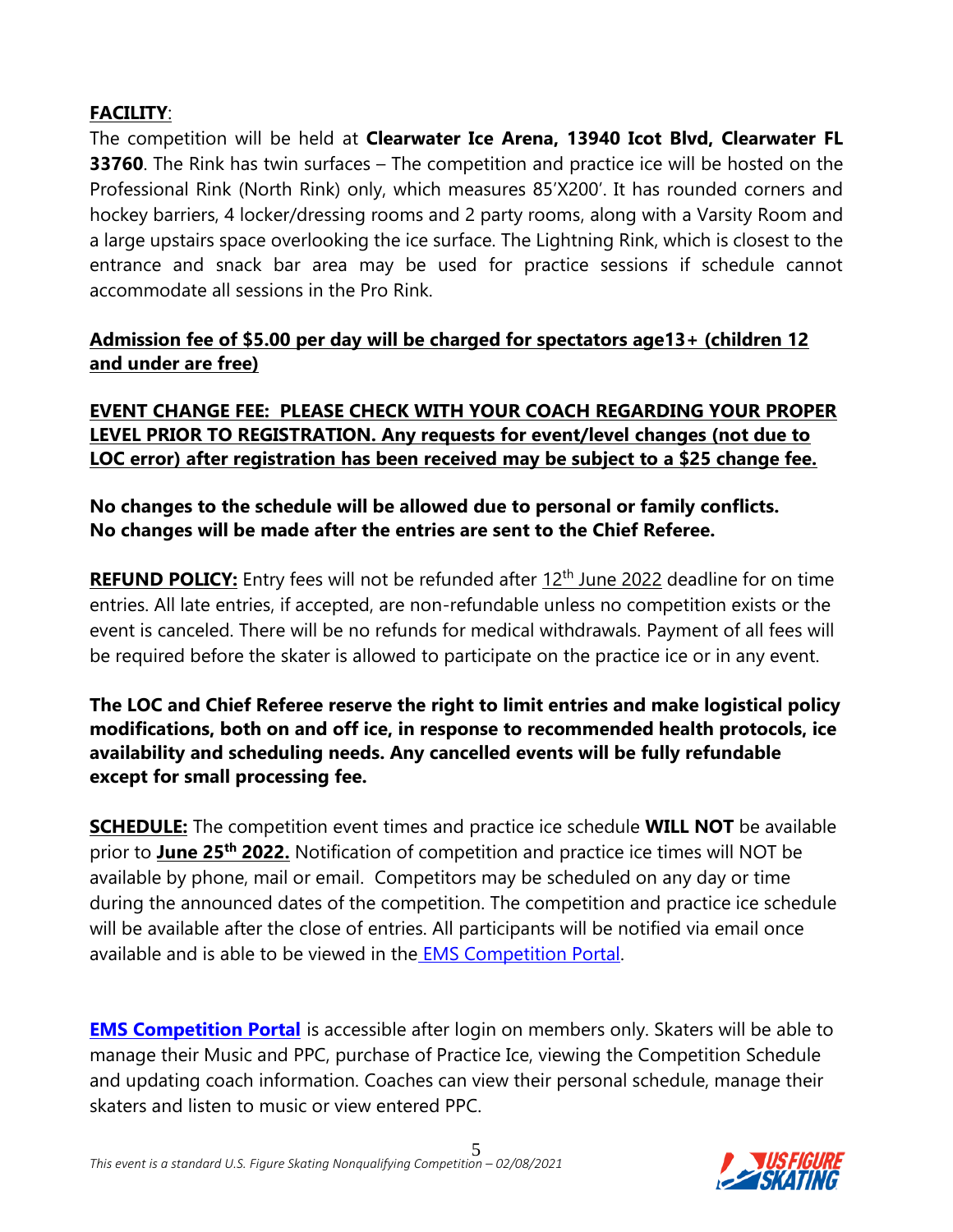#### **EMS MUSIC UPLOAD:**

Competitors participating in events with music are required to upload their music electronically to [EMS Competition Portal](https://m.usfigureskating.org/competition/30386) no later than **2 July 2022 at 11:59PM** ET. After this date, skaters will be locked out of this feature and subject to a **\$50 late fee per event with music**. (e.g. if a skater is competing in freestyle and showcase, she/he will be subject to \$50 late fee). If the skater is late and locked out of EMS, the skater will need to work with the music coordinator to get their music submitted. The late fee per event will automatically be added to the skater's cart who does not meet this requirement by the deadline. Late fees will not be removed under any circumstances and must be paid prior to receiving the skater credential onsite.

# **EMS SKATER MUSIC UPLOAD HOW TO: [CLICK HERE](https://public.3.basecamp.com/p/ycj6D89r1GruJVv8oTSWXUqW)**

**If you need assistance, emai[l productsupport@usfigureskating.org](mailto:productsupport@usfigureskating.org)**

All music must meet the following criteria. If you have questions about what format you have, please contact your coach and get a new version of your music that meets the criteria listed below.

#### MUSIC CRITERIA:

- File Format: MP3
- Bit Rate: 192 kbps or higher and Sample Rate: 44,100 kHz
	- o This will be verified by the music chair and they may request you upload a corrected file.
- Leaders and trailers (the silence or "dead space" before and after the actual start and end of the program music) may not exceed two (2) seconds. We prefer that there be NO leaders or trailers at all. Excessive leaders and trailers may disrupt the playing of the music during competition.

Competitors must also bring a copy of their competition music on CD or digital copy (if you are accepting digital back up such as on a phone or memory stick) as a backup in case of technical difficulties and must be available rink side during the competition. Only CDs (standard CD-R format only) will be accepted for backups and must be clearly marked with the competitor's name, event, and running time.

#### **EMS PLANNED PROGRAM CONTENT (PPC)**

Competitors participating in IJS events are required to submit PPC in **EMS [Competition Portal](https://m.usfigureskating.org/competition/30386)** no later than **2 JULY 2022 AT 11: 59PM ET**. After this date, skaters will be locked out of this feature in EMS and subject to a **\$50 late fee**. The late fee will automatically be added to each

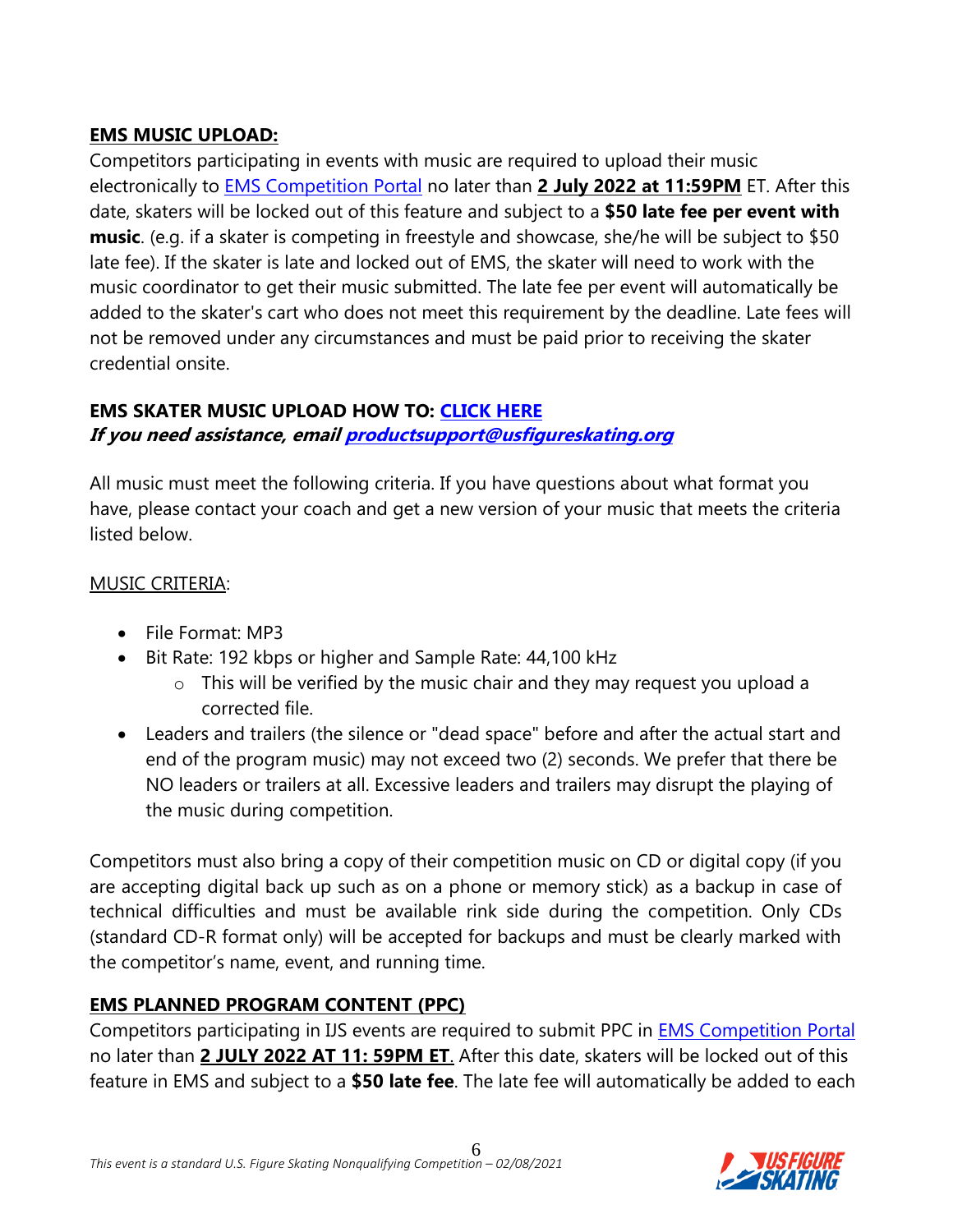skater's cart who do not meet this requirement by the deadline. Late fees will not be removed under any circumstances and must be paid prior to receiving the skater credential onsite.

#### **EMS PPC UPLOAD HOW TO: [CLICK HERE](https://public.3.basecamp.com/p/bJNALQ6nPYrJUH2YKAjQ2tMB)**

**If you need assistance, emai[l productsupport@usfigureskating.org](mailto:productsupport@usfigureskating.org)**

**LIABILITY**: U.S. Figure Skating, (Tampa Bay Skating Club) and (Tampa Bay Skating Academy) accept no responsibility for injury or damage sustained by any participant in this competition. This is in accordance with Rule 1600 of the official U.S. Figure Skating Rulebook.

**CHECK IN:** Check-in will begin on **Thursday 14th of July @ 10:00AM**. The registration table will open each day, one hour prior to the first event of the day and will remain open throughout each day of the competition. Competitors need only register for their First event. Admission will be charged for spectators in excess of two persons permitted per athlete.

The registration table will be located at the entrance doors to the Pro rink arena. To reach it, all attendees will be required to enter through the front entrance doors to the Clearwater Ice arena. All attendees are expected to wear and provide their own PPE/ masks on site.

**CHANGING AREAS:** There will be **2** changing/ locker room areas provided for Females and **1** changing/locker room provided for males. Skaters are encouraged to arrive dressed in costume but, in the event that the skater has several events in the same day, changing rooms may be used. Locker rooms and changing areas at U.S. Figure Skating competitive events are for athletes only, will be labeled with regard to specific use and where identified will be gender specific. An exception can be made for athletes 11 years old and younger that will allow for one parent of the same sex to assist their child immediately prior to and after their skating event(s). Please review the Locker Room and Changing Area Policy and the SafeSport Handbook (both found on the [U.S. Figure Skating](https://www.usfigureskating.org/safesport) SkateSafe page).

#### **The Skatesafe locker room policy for posting can be found [here.](https://public.3.basecamp.com/p/fC6sDqwCyoDHnHRspubvSmAs)**

The LOC reserves the right to alter locker room availability and logistics due to health protocols in place in Florida at the time of the competition. Participants will be notified ahead of time regarding any changes. Tampa Bay Skating Club's Operations and Safety Plan will be located on our website - www.Tampabayskatingclub.org

**PRACTICE ICE:** Skaters will be able to pick their own practice ice sessions on **EMS** as of 25 June when the Competition schedule will also be posted. All skaters can indicate number of sessions they want and pay for them on line at a cost of \$30.00 per 20 mins. After 2 July, practice ice can be reserved at \$35.00 per 20 mins. Additional practice ice will be available

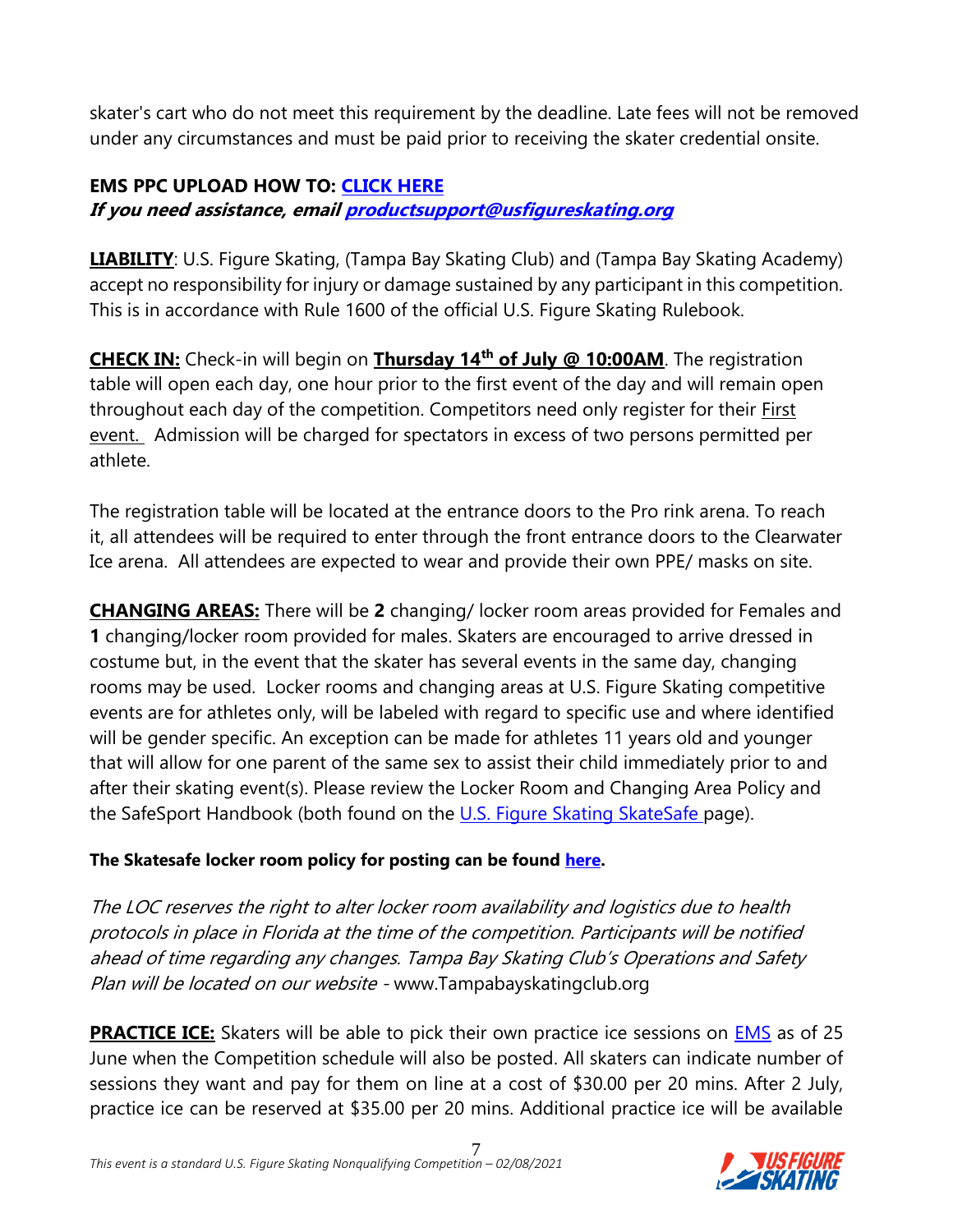for purchase during the competition and will cost \$35.00 on EMS. In the event that skater is unable to use EMS to purchase practice ice, purchase may be made at Registration Desk if space is available. **Practice ice fees are non-refundable.**

#### **EMS PRACTICE ICE: To be announced**

#### **EMS (SKATER) PRACTICE ICE RESOURCES: link for skaters to access information**

- **Orange Blossom Open**
- **Skater: [Pre-Purchase](https://public.3.basecamp.com/p/rqAXpFKf535Tp76yZk2dcL1b) and [Selection](https://public.3.basecamp.com/p/KbtNr6DhEX1Rpf1ePW8LeUB6) | [Open Sales](https://public.3.basecamp.com/p/ZFJN9NPbT99REMpExBTRupYX)**

#### **Practice Ice Requirement**

- **Singles Sessions: no more than 24 athletes**
- **Pairs Sessions: no more than four teams**
- **Ice Dance Sessions: no more than five teams**

**PHOTO/VIDEO**: Individual videotaping will be permitted in designated areas ONLY. No TRIPODS. NO FLASH PHOTOGRAPHY PLEASE.

However, Competition fees do include a video of each event the skater participates in. Video services are provided by Gabriele Photography. The videos can be accessed via a download link provided within 1 week of the competition. Family/friends will also be able to view the live stream during the event.

#### **Note, [per U.S. Figure Skating policy,](https://public.3.basecamp.com/p/EsWCNMRdrZ3qJs6LsB9RM9Vf) photographing and/or recording of anyone other than your own skater is strictly prohibited.**

**AWARDS:** Medals will be awarded to 1<sup>st</sup>, 2<sup>nd</sup> and 3<sup>rd</sup> place finishers in each event. Medals will be awarded to  $1^{st}$ ,  $2^{nd}$ ,  $3^{rd}$  and  $4^{th}$  place finishers in Compete USA events. Pick-up will be at the registration area following the posting of results for their event.

INDIVIDUAL CRITIQUES will be offered on a first come first serve basis. **LOC reserves the right to limit critiques based on officials availability.**

**OFFICIAL NOTICES:** It is the responsibility of each competitor, parent and coach to check the competition website and EMS frequently for any schedule changes and/or additional information. Skaters are requested to arrive **45 minutes** prior to the scheduled time of their event. A tentative schedule of events will be posted prior to the competition.

**TEST CREDIT:** In accordance with Rules TR 3.00, 4.01 and 4.02, athletes may receive credit for meeting minimum scores at any competition held under the International Judge System (Open Juvenile and up). The athlete must "skate-up" to the event they are seeking test credit for, in addition to having already passed any prerequisites prior to the competition event.

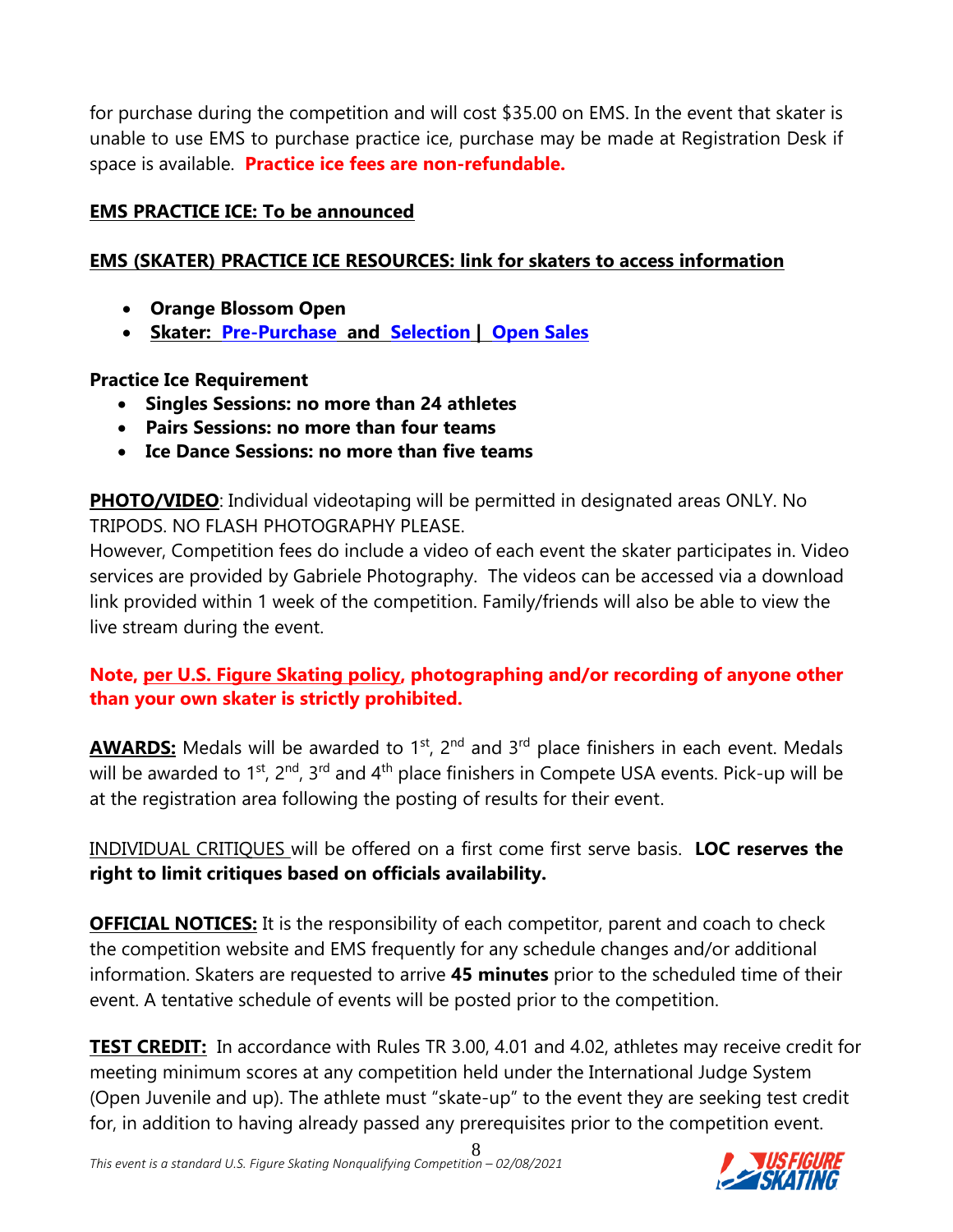**How To**: skaters that meet the requirements for test credit may **request their test credit packet on EMS**. The test credit fee will be \$10 per test.

### **IMPORTANT NOTICE FOR ALL COACHES:**

To be a credentialed coach at a sanctioned nonqualifying competition, coaches must meet the compliance requirements listed below and verified by the U.S. Figure Skating.

#### **EMS Coach Resources**

[My Competitions](https://public.3.basecamp.com/p/rXE1uyVQqyg3xA7hzXAjpudM)

- [My Skaters](https://public.3.basecamp.com/p/w79NH9tSWWwJ17EjeUhdpy1V)
- [Coach Schedule](https://public.3.basecamp.com/p/3UXnPmqVfktsb1qEwg6AHR2h)

Coach/Choreographer (domestic/non-foreign):

- ✓ Must be a current full member of U.S. Figure Skating either through a member club or as an individual member.
- $\checkmark$  If 18 years or older, must submit information for, proper payment of \$30 and successfully pass a background check. **\***
	- $\circ$  The background check will be valid for two seasons, the one in which it was completed plus one additional.
- ✓ If 18 years or older, must complete annual SafeSport Training. **\***
	- o The training will be valid for 365 days from date of completion and there is no cost for the training/certification.
- $\checkmark$  Must complete the Professional Coach/Choreographer Coaching Education Requirement (CER) through the [Professional Skaters Association \(PSA\).](https://skatepsa.com/compliance)
- $\checkmark$  Must submit proof of general liability insurance with limits of \$1 million per occurrence/ \$5 million aggregate.
- ✓ Must agree to the U.S. Figure Skating Code of Ethics. **\***
- $\checkmark$  Must complete three waivers: 1) Assumption of Risk, Waiver and Release and Indemnification Agreement, 2) Medical Consent and 3) Name and Likeness Release and Consent Agreement. **\***
- $\checkmark$  If attending a qualifying competition or traveling as a part of Team USA and/or International Selection Pool (ISP), must be a full member of the Professional Skaters [Association \(PSA\).](https://skatepsa.com/membership)

Learn to Skate USA Coach:

- $\checkmark$  Must be a current full member of U.S. Figure Skating either through a member club or as an individual member OR Learn to Skate USA instructor membership
- $\checkmark$  If 18 years or older, must submit information for, proper payment of \$30 and successfully pass a background check. **\***
	- o The background check will be valid for two seasons, the one in which it was completed plus one additional.
- ✓ If 18 years or older, must complete annual SafeSport Training. **\***

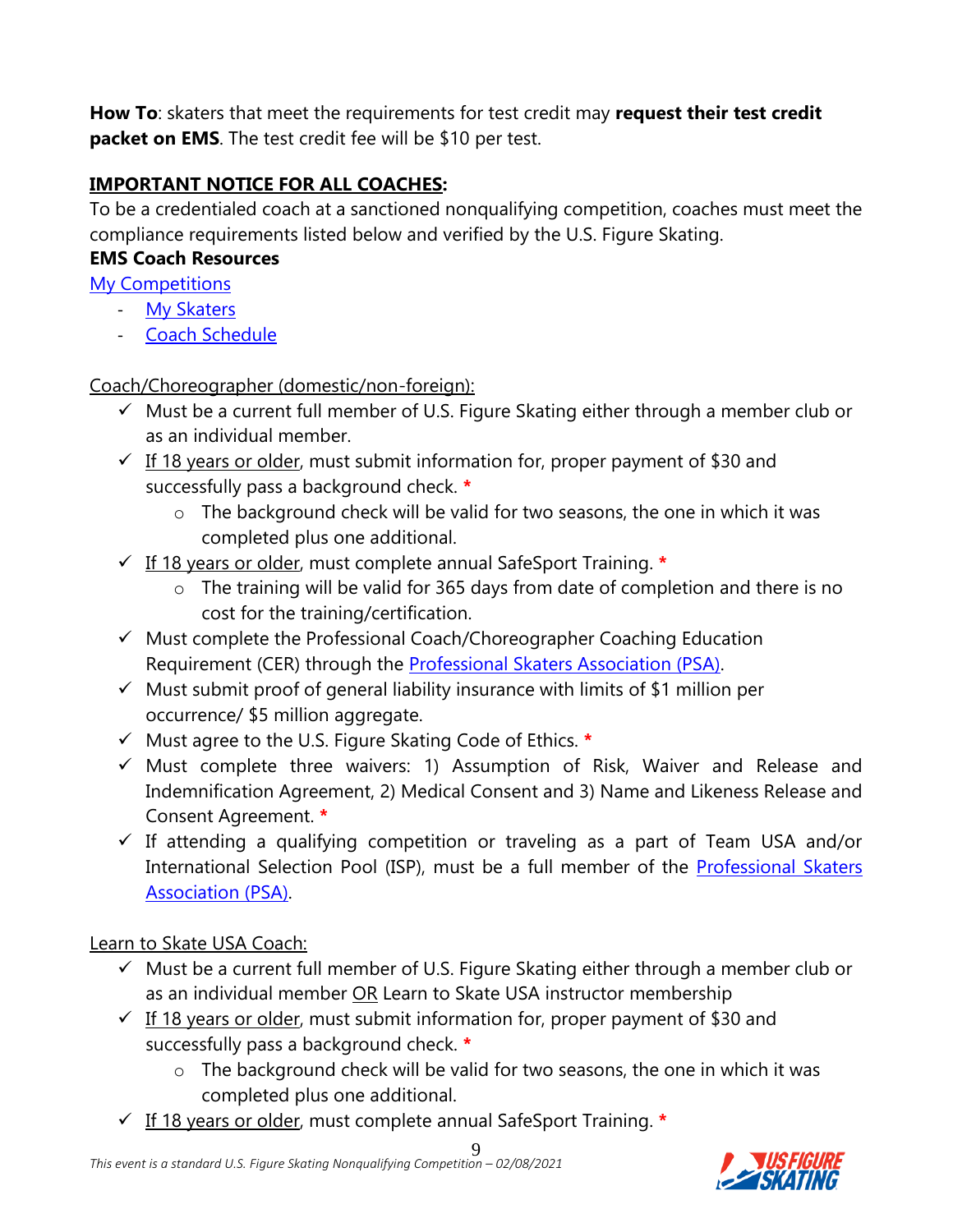- o The training will be valid for 365 days from date of completion and there is no cost for the training/certification.
- o
- $\checkmark$  Learn to Skate USA Instructor Certification completed OR U.S. Figure Skating compliance coach (details above)

**\*** Accessible via U.S. Figure Skating Members Only Website: [www.usfsaonline.org](http://www.usfsaonline.org/)  $\rightarrow$  Person Icon  $\bullet$  or Account  $\rightarrow$  Member Profile  $\rightarrow$  Compliance

#### Foreign Coach/Choreographer:

 $\checkmark$  Required to present the LOC with a letter from their federation verifying they are a member in good standing.

For more information regarding [Coach Compliance](https://www.usfigureskating.org/support/coach/coach-compliance), please visit the Coach Compliance page.

#### **ADDITIONAL INFORMATION:**

#### **ACCOMODATION:**

## **Official Hotel Holiday Inn St. Petersburg N-Clearwater**

3535 Ulmerton Rd. Clearwater, FL 33762 727-577-9100 2.9 miles from Arena Shuttle service available **\$99.00/night** (does not include breakfast)

#### [Click here to book now](https://www.holidayinn.com/redirect?path=hd&brandCode=HI&localeCode=en®ionCode=1&hotelCode=clwap&_PMID=99801505&GPC=obc&cn=no&viewfullsite=true)

or please mention the Orange Blossom Open when calling to make your booking. Group block will be released on June 22<sup>nd</sup>, 2022, so book now and change later as discounted rate will not be available if booking after this date. Rate will become available once dates within the event block are selected.

#### **AIRPORT INFORMATION**

Tampa International Airport (TPA) is 25 mins (15.5 miles) from Clearwater Ice Arena St Pete/Clearwater International Airport is 8 mins (3.1 miles) from Clearwater Ice Arena **QUESTIONS:**

Please e-mail any questions to our Competition Chair Alex Nacsa at: [Tbsc.competition@gmail.com](mailto:Tbsc.competition@gmail.com)

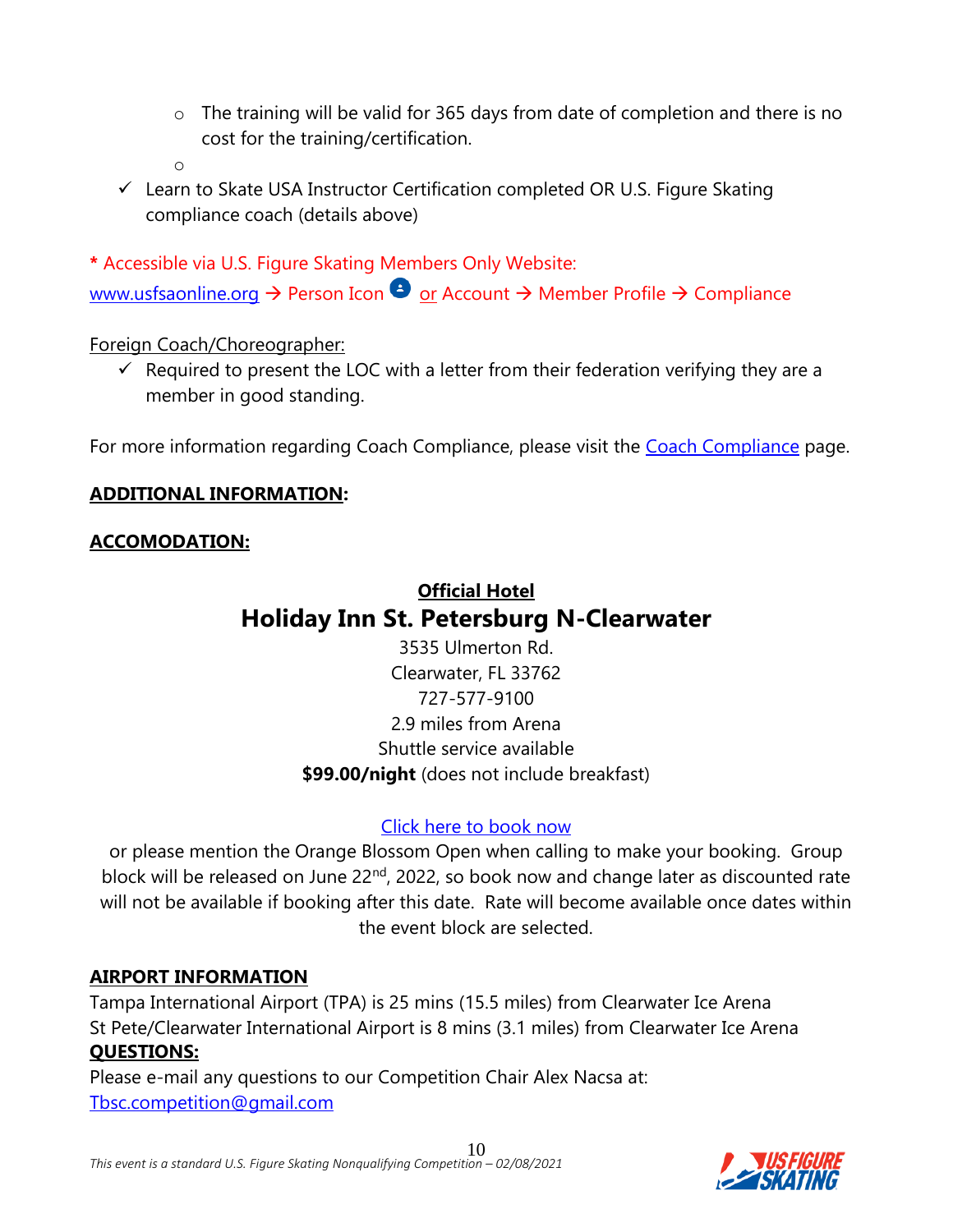Please visit the Club Website for schedule and updates: [www.Tampabayskatingclub.org](http://www.tampabayskatingclub.org/)

Please do not call the Clearwater Ice Arena or Tampa Bay Skating Academy regarding the competition.

#### **SEE CURRENT [RULEBOOK](https://www.usfigureskating.org/about/rules) OR [U.S. FIGURE SKATING WEBSITE](http://www.usfsaonline.org/) FOR RULES/REQUIREMENTS.**

| <b>U.S. FIGURE SKATING EVENTS</b>                            |                |                       |                       |               |
|--------------------------------------------------------------|----------------|-----------------------|-----------------------|---------------|
| <b>SINGLES</b>                                               | IJS/6.0        | 1 <sup>st</sup> EVENT | 2 <sup>nd</sup> EVENT | $3rd +$ EVENT |
| <b>Excel Free Skate</b>                                      | IJS            | \$169                 | \$119                 | \$79          |
| <b>Well Balanced Short Program</b>                           | <b>IJS</b>     | \$169                 | \$119                 | \$79          |
| <b>Well Balanced Free Skate</b>                              | <b>IJS</b>     | \$169                 | \$119                 | \$79          |
| Adult Free Skate (Adult Pre-Bronze - Master Jr/Sr)           | <b>IJS</b>     | \$169                 | \$119                 | \$79          |
| Adult Beginner & High Beginner Free Skate                    | <b>IJS</b>     | \$169                 | \$119                 | \$79          |
| <b>PAIRS</b>                                                 | <b>JUDGING</b> | 1 <sup>st</sup> EVENT | 2 <sup>nd</sup> EVENT | 3rd+EVENT     |
| <b>Short Program</b>                                         | <b>IJS</b>     | \$169                 | \$119                 | \$79          |
| <b>Free Skate</b>                                            | <b>IJS</b>     | \$169                 | \$119                 | \$79          |
| <b>Adult Pairs Free Skate</b>                                | <b>IJS</b>     | \$169                 | \$119                 | \$79          |
| <b>PARTNERED ICE DANCE</b>                                   | <b>JUDGING</b> | 1 <sup>st</sup> EVENT | 2 <sup>nd</sup> EVENT | $3rd +$ EVENT |
| <b>Pattern Dance</b>                                         | <b>IJS</b>     | \$169                 | \$119                 | \$79          |
| <b>Rhythm Dance</b>                                          | <b>IJS</b>     | \$169                 | \$119                 | \$79          |
| <b>Free Dance</b>                                            | <b>IJS</b>     | \$169                 | \$119                 | \$79          |
| <b>Adult Pattern Dance</b>                                   | <b>IJS</b>     | \$169                 | \$119                 | \$79          |
| <b>Adult Free Dance</b>                                      | <b>IJS</b>     | \$169                 | \$119                 | \$79          |
| <b>SPECIALTY</b>                                             | <b>JUDGING</b> | 1 <sup>st</sup> EVENT | 2 <sup>nd</sup> EVENT | $3rd +$ EVENT |
| <b>Compulsory Moves (No Test-Senior)</b>                     | 6.0            | \$139                 | \$99                  | \$69          |
| <b>Excel Compulsory Moves (Excel Beg.-Excel Prelim.)</b>     | 6.0            | \$139                 | \$99                  | \$69          |
| <b>Adult Compulsory Moves (Adult Beginner-Masters Jr/Sr)</b> | 6.0            | \$139                 | \$99                  | \$69          |
| Jumps Challenge (Beginner-Senior)                            | 6.0            | \$139                 | \$99                  | \$69          |
| Adult Jumps Challenge (Adult Beginner-Masters Jr/Sr)         |                |                       |                       |               |
|                                                              | 6.0            | \$139                 | \$99                  | \$69          |
| Spins Challenge (Beginner-Senior)                            | 6.0            | \$139                 | \$99                  | \$69          |
| Adult Spins Challenge (Adult Beginner-Masters Jr/Sr)         | 6.0            | \$139                 | \$99                  | \$69          |
| <b>Step Sequence (Pre-Pre.-Senior)</b>                       | 6.0            | \$139                 | \$99                  | \$69          |
| Adult Step Sequences (Adult Pre-Bronze-Masters Sr)           | 6.0            | \$139                 | \$99                  | \$69          |
| <b>SHOWCASE - NEW EVENT IMPLEMENTATION**</b>                 | <b>JUDGING</b> | 1 <sup>st</sup> EVENT | 2 <sup>nd</sup> EVENT | $3rd +$ EVENT |
| Individual Entertainment (No Test - Senior, Adult)           | 6.0            | \$139                 | \$99                  | \$69          |
| Duets (No Test - Senior, Adult)                              | 6.0            | \$139                 | \$99                  | \$69          |
| <b>Interpretive</b>                                          | 6.0            | \$139                 | \$99                  | \$69          |
| <b>Mini Production Ensemble</b>                              | 6.0            | \$139                 | \$99                  | \$69          |

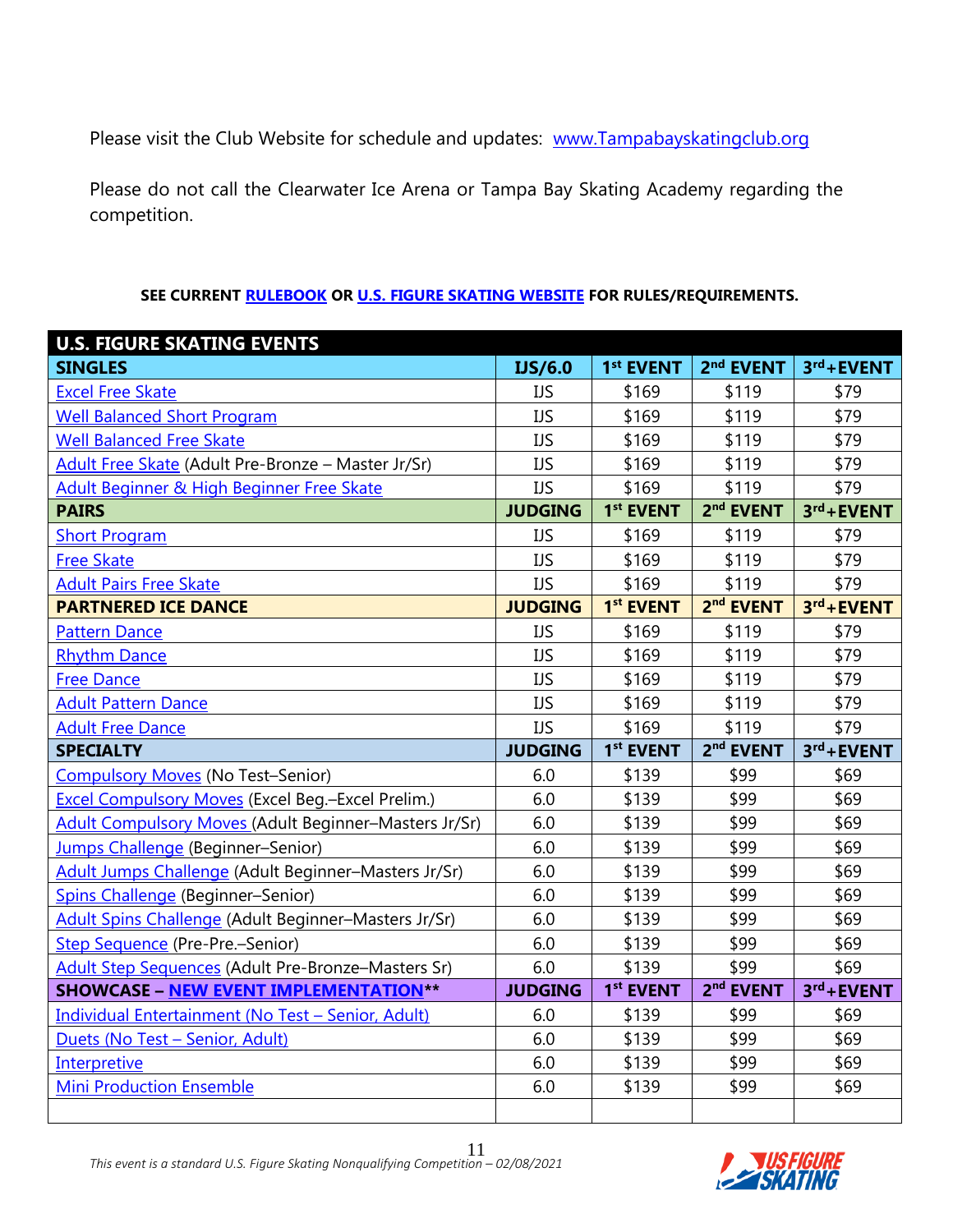| <b>SOLO DANCE</b>                                | <b>JUDGING</b> | 1 <sup>st</sup> EVENT | 2 <sup>nd</sup> EVENT | $3rd +$ EVENT |
|--------------------------------------------------|----------------|-----------------------|-----------------------|---------------|
| Solo Pattern Dance (participating in series)     | IJS            | \$199                 | \$149                 | \$99          |
| Solo Free Dance (not participating in series)    | IJS            | \$169                 | \$119                 | \$79          |
| <b>Solo Combined Dance</b>                       | <b>IJS</b>     | \$199                 | \$149                 | \$99          |
| <b>Shadow Dance</b>                              | IJS            | \$169                 | \$119                 | \$79          |
| Adult Solo Pattern Dance                         | IJS            | \$169                 | \$119                 | \$79          |
| <b>Adult Solo Free Dance</b>                     | IJS            | \$169                 | \$119                 | \$79          |
| <b>COMPETE USA EVENTS</b>                        |                |                       |                       |               |
| <b>Snowplow Sam-Basic 6 Program w/ Music</b>     | 6.0            | \$99                  | \$69                  | \$49          |
| Pre-Free Skate - Free Skate 1-6 Program w/ Music | 6.0            | \$99                  | \$69                  | \$49          |
| <b>Adult 1-6 Program w/ Music</b>                | 6.0            | \$99                  | \$69                  | \$49          |
| Snowplow Sam - Basic 6 Elements                  | 6.0            | \$99                  | \$69                  | \$49          |
| Pre-Free Skate - Free Skate 1-6 Compulsory Moves | 6.0            | \$99                  | \$69                  | \$49          |
| <b>Adult 1-6 Compulsory Moves</b>                | 6.0            | \$99                  | \$69                  | \$49          |
| <b>Compete USA - Showcase</b>                    | 6.0            | \$99                  | \$69                  | \$49          |
| 2021-22 Compete USA Manual                       |                |                       |                       |               |